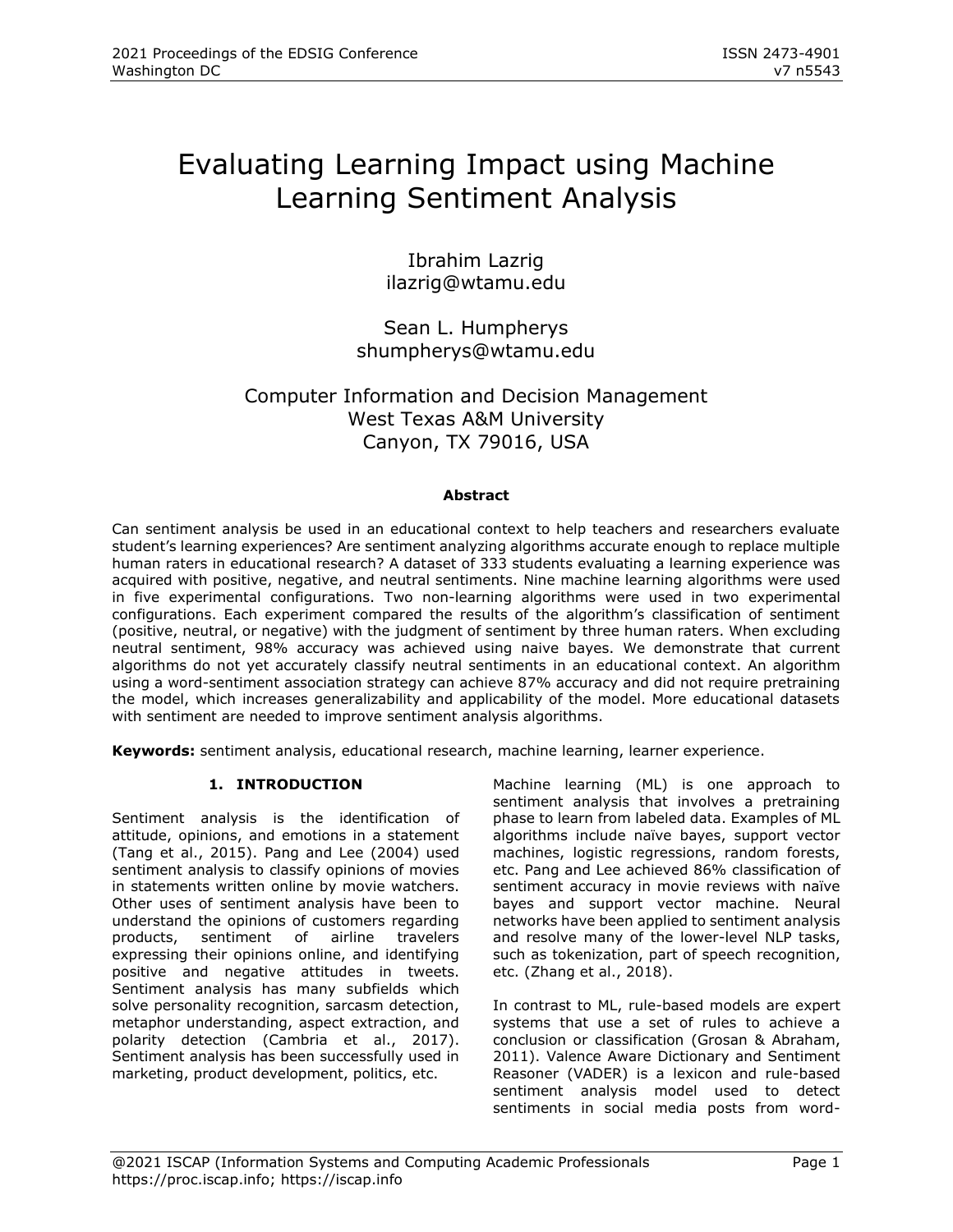emotion associations. VADER is available in the Natural Language Toolkit package (NLTK; http://nltk.org). NRC Word-Emotion Association Lexicon (EmoLex) uses a list of English emotion lexicon labeled by eight basic emotions (anger, fear, anticipation, trust, surprise, sadness, joy, and disgust) and two sentiments, negative and positive (Saif, 2021). The labeling was originally performed by crowdsourcing.

Similar to the needs of organizations to understand the opinions of their patrons, educators need to understand the opinions and sentiments of their learners. Sentiment analysis may be able to help in an educational context.

#### **2. LITERATURE REVIEW**

Rani and Kumar (2017) propose using natural language processing and ML as a tool to help university administrators process student feedback. They used NCR Emotion Lexicon (EmoLex) to classify emotions and infer satisfaction and dissatisfaction by students in coursera.org courses. They observed that class performance (course grade) is highly correlated with student-course survey results.

Munezero et al. (2013) use sentiment analysis to extract emotions from learning diaries. Learning diaries are written reflections regarding students' learning experiences. Munezero et al. propose using sentiment analysis to help the instructor identify emotions and track changes overtime, which can be a labor-intensive task without computational aid.

One research question is to investigate which sentiment algorithms provide the highest classification accuracies in an educational content. Do the sentiment algorithms achieve the same result as human raters? Can one be a substitute for the other?

One challenge is that sentiment analysis via machine learning requires large quantities of data (Cambria et al., 2017). Existing sentiment analysis algorithms have been trained from data in non-educational domains, often from numerous online product reviews, Twitter feeds, or political forums (Yue et al., 2019). Educational research does not have the large datasets to train machine learning. Different domain data means potentially different patterns and lexicons. As a research question, can existing algorithms trained in non-educational domains perform as well as or better than training a ML algorithm only on smaller educational datasets?

Transfer learning may help resolve these challenges. Transfer learning takes an algorithm designed in one domain on an unrelated, large dataset and applies it to another domain. The algorithm learns quickly to adapt as the researcher feeds new, smaller but domainrelevant data into the pretrained algorithm for model refinement (Yang et al., 2020; Zhuang et al., 2021). The pretrained algorithm may have been trained on millions of data points and the smaller dataset may only have a few hundred. The premise is that the pretrained algorithm may share many of the foundational NLP learning that still apply to the smaller dataset. The smaller dataset offers the algorithm specific context in which to learn new patterns.

#### **3. METHOLOGY**

We propose that sentiment analysis be used to investigate the learner's experience of a learning treatment. Instead of using multiple human raters to evaluate student's opinion about the learning experience, a sentiment analysis algorithm could be used. Specifically, we investigate algorithms to identify the positive/negative sentiments in an experimental treatment on student learning in computer information system (CIS) courses.

#### **Participants and Design**

Graduate and undergraduate students in three CIS courses (8 sections) were taught and practiced time management as a professional development skill. Quantitative measures of grade performance were measured. The main finding regarding the learning of time management skills on grades is reported in Humpherys and Lazrig (2021). In that study, a survey was administered regarding students' perceptions of the learning exercise with the question "Each week you were asked to preplan your study schedule and identify your deliverable. Did this activity help you improve your time management skills? Why or why not? You get points for participation, not for any predefined answer." 180 student reviews were collected, includes judgement of sentiment (positive, negative, and neutral) from three human raters. This current study uses machine learning sentiment analysis to compare the performance of algorithms to the human raters.

#### **Measures**

*Sentiment* is the construct in question. Sentiment was derived by human raters and by algorithms then compared for *accuracy* as follows.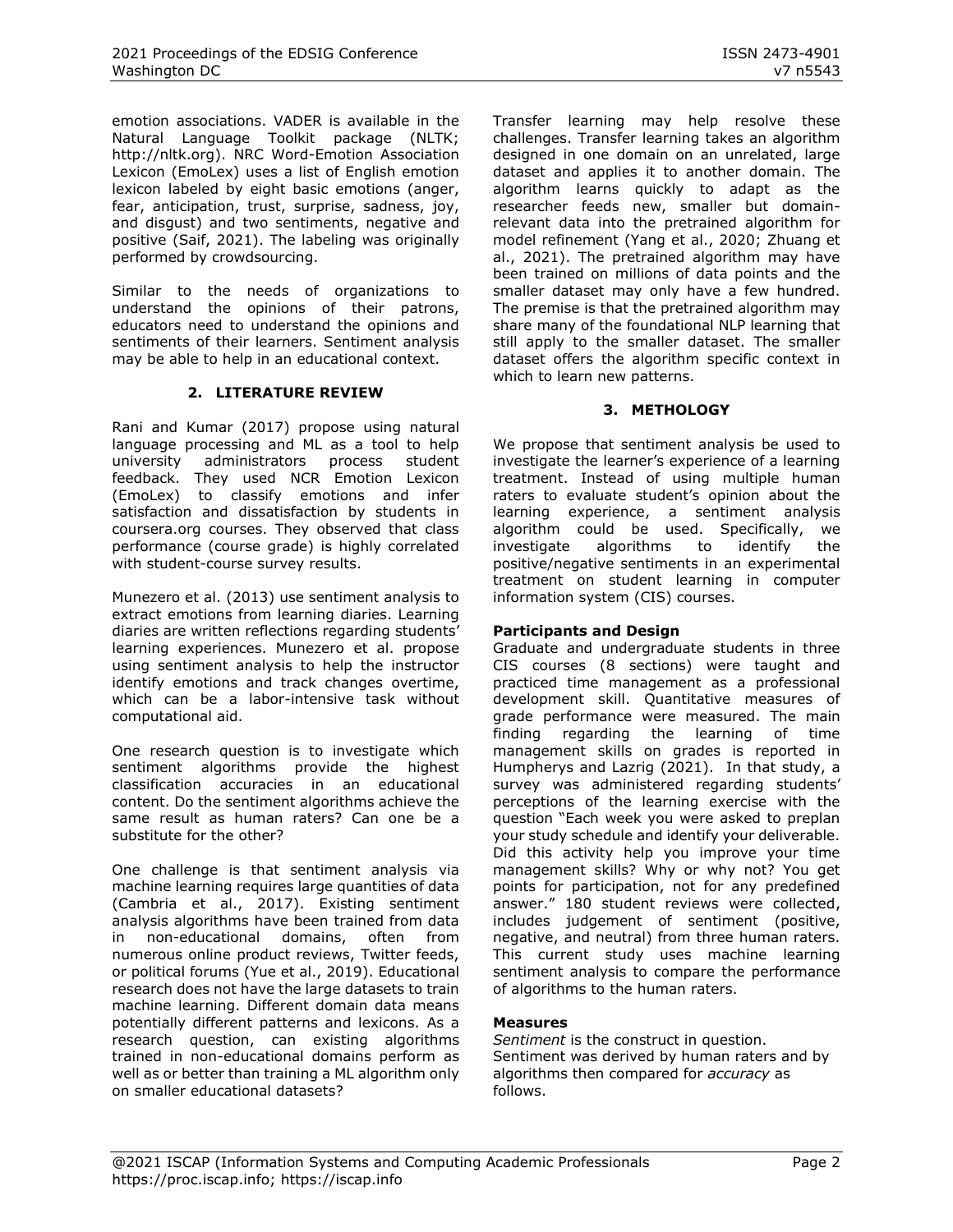*Human rater-derived sentiment*—the sentiment assigned by three human raters regarding the participant's review of the experimental treatment. The human raters encoded as -1 for negative, 0 for neutral, and 1 for positive sentiment. The average of the human raters is calculated and rounded to the nearest integer. *Positive* indicates a sentiment of improvement in time management, positive results, or valuable learning experience. *Neutral* indicates the participant expressed no improvement in time management or was indifferent to the learning experience. *Negative* expresses a decrease in time management, negative results, or dissatisfaction with the learning experience.

*ML-derived sentiment*—encoded as -1 for negative, 0 for neutral, and 1 for positive sentiment derived from a machine learning, sentiment analyzing algorithm. Various algorithms are used and explained later.

*Accuracy*—how well the ML algorithm predicted the same sentiment score (positive, neutral, negative) as the human raters. The human raterderived sentiment was considered ground-truth. Accuracy is a percentage representing the number of sentiments correctly classified by the algorithm divided by the total number of sentiments (Hossin & Sulainman, 2015).

 $TP + TN + TNu$  $accuracy =$  $\overline{TP+TN+TNu+FP+FN+FNu}$ 

Table 1 shows the definition of terms used when calculating accuracy. Each term is a count (integer). For example, if the algorithm classified a student's comment as negative sentiment but the human rater-derived sentiment was either positive or neutral for the same student's comment, the count of false negatives was incremented. This process was repeated for every data point in the datasets.

| Table 1. Meanings of accuracy terms |  |
|-------------------------------------|--|
|-------------------------------------|--|

| <b>Accuracy Term</b> | <b>Matching Results:</b> |                               |
|----------------------|--------------------------|-------------------------------|
|                      | Algorithm                | Human                         |
| TP (True Positive)   | Positive                 | Positive                      |
| TN (True Negative)   | Negative                 | Negative                      |
| TNu (True Neutral)   | Neutral                  | Neutral                       |
| FP (False Positive)  | Positive                 | <b>Negative</b><br>or Neutral |
| FN (False Negative)  | Negative                 | Positive or<br>Neutral        |
| FNu (False Neutral)  | Neutral                  | Positive or<br>Negative       |

#### **Datasets**

Five datasets were acquired or generated for use in this research (Table 2).

|  |  |  | Table 2. Datasets. |
|--|--|--|--------------------|
|--|--|--|--------------------|

| Dataset                                 | Dataset Description                                                                                                                                                                                         | Sample<br>Size |  |
|-----------------------------------------|-------------------------------------------------------------------------------------------------------------------------------------------------------------------------------------------------------------|----------------|--|
| Learning<br>Sentiment                   | Dataset of student's<br>perceptions of a<br>learning exercise in CIS<br>courses (positive,<br>negative, neutral)<br>augmented with<br>additional negative and<br>neutral ratings of<br>instructors/courses. | 333            |  |
| Learning<br>Sentiment<br>w/o<br>Neutral | Learning Sentiment<br>dataset without neutral<br>sentiments                                                                                                                                                 | 285            |  |
| Movies                                  | Pretrain on reviews of<br>movies (positive and<br>negative)                                                                                                                                                 | 2,000          |  |
| Airlines                                | Pretrain on tweets of<br>airline service (positive,<br>negative, neutral)                                                                                                                                   | 14,640         |  |
| Airlines<br>w/o<br>Neutral              | Airlines dataset without<br>the neutral sentiments                                                                                                                                                          | 11,541         |  |

*Learning Sentiment dataset*— The dataset has a total of 333 student reviews. 180 students reviewed a time management learning exercise in three CIS courses of which 154 are positive. To increase the number of negative and neutral sentiments, 153 student reviews regarding instructors and courses were collected from rateMyProfessor.com. RateMyProfessor.com lets students write evaluations about courses and comments. In addition to the text-based comments, students select a quality score of 1-5. Quality scores of 4 or 5 is labeled "awesome," 3 is considered "average," and 2 or 1 is considered "awful." Furthermore, green, yellow, and red icons are associated with the respective quality scores/labels, which can be equated to positive, neutral, or negative sentiment respectively.

First, the ratings were filtered for "West Texas A&M University" to match the original data's student population. Next, a random course was selected, but not the same as the 3 CIS courses in the original 180 student review. "Awesome"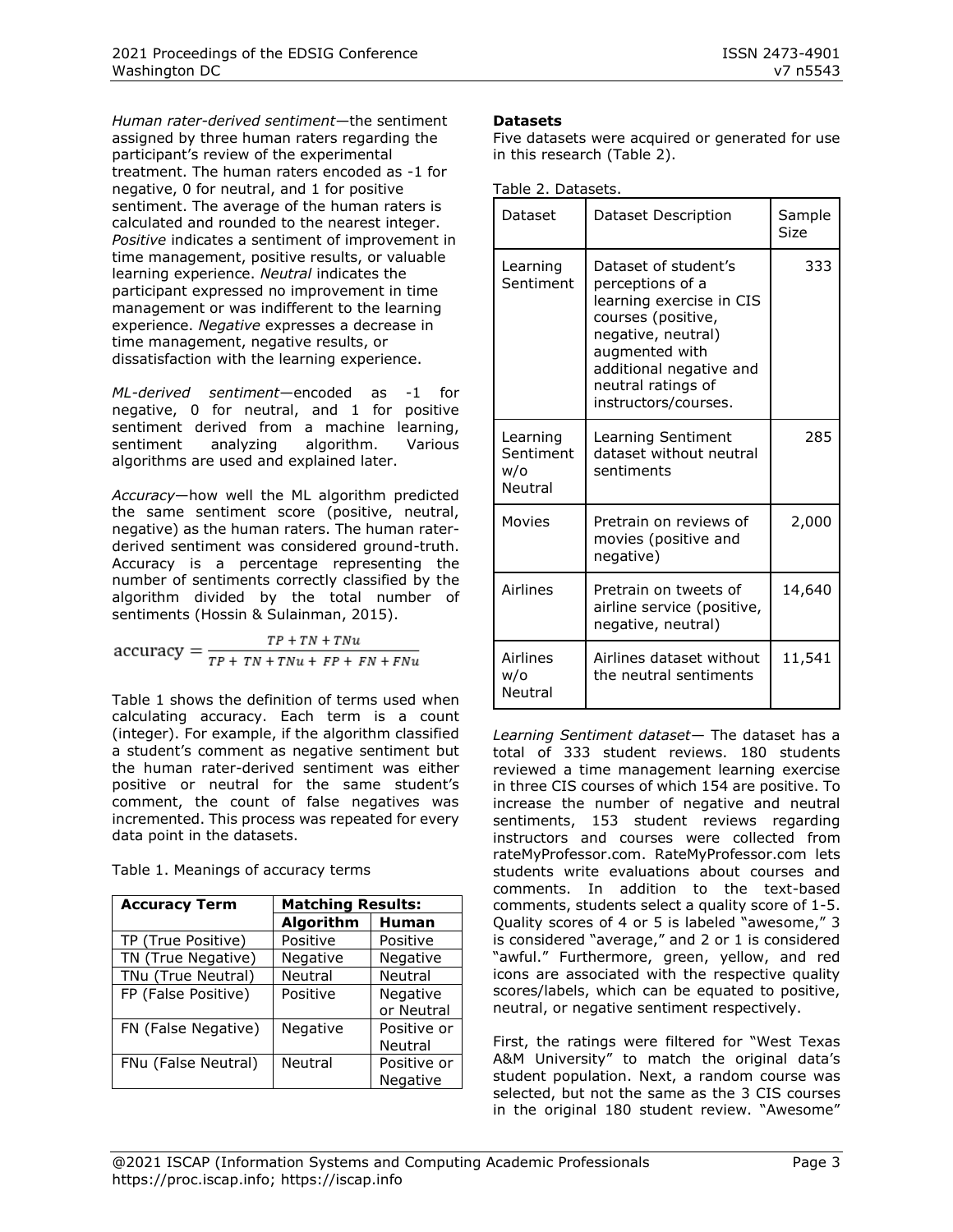quality scores were ignored, given the desire to collect more neutral and negatives comments. if the quality score was a 1, 2, or 3, a human rater read the student's comment. If the human rater agreed that the student's comment is classifiable as a quality score 1, 2, or 3, the comment and quality score were included in the Learning Sentiment dataset. The quality score was recoded to match the sentiment score in the original dataset. A 1 or 2 quality score was recoded as negative sentiment (i.e., a -1 value in the Learning Sentiment dataset). If the quality score was 3, the sentiment was recoded as neutral (0 value).

These extra reviews were collected to balance more closely the positive and negative reviews and increase the neutral reviews in the dataset. The limitation of the extra review data is that the learning experienced by the students was not just about the time management exercise, as originally planned. But since the research questions are about the accuracy of the sentiment algorithms, not about the learning exercise, this limitation should not impact the validity of the sentiment accuracy results. In addition, the threat to validity of an unbalance dataset where the ML algorithm learns to predict all data as positive sentiments is a greater threat than the limitation of adding extra reviews from different courses. The final sentiment counts in the Learning Sentiment dataset are 154 positive, 48 neutral, and 131 negative.

*Learning Sentiment without Neutral dataset*— Neutral sentiments were removed from the Learning Sentiment dataset because neutral sentiments have demonstrated difficulty to evaluate in past research and to compare with publicly available datasets that do not include neutral sentiment. This results in 154 positive and 131 negative data points. The accuracy calculation therefore removes TNu and Fnu as terms.

*Movie Review dataset*— The movie reviews dataset is included in the Natural Language Toolkit corpse package (http://nltk.org). The dataset was originally collected by Pang and Lee (2004) and has 2,000 reviews with 50% negative sentiment, 50% positive, and no neutral. The movie reviews were written before 2002 on [www.rottentomatoes.com](http://www.rottentomatoes.com/) by 312 authors with a maximum of 20 reviews per author.

*Airline Review dataset*— The airlines dataset contains 14,640 tweets of a US Airline in February 2015 with 2,363 classified as positive, 9,178 classified as negative and 3,099 as neutral (Crowdflower, 2019).

*Airline Review without Neutral dataset*— Neutral sentiments were removed from the Airline Review dataset to pretrain some ML models for transfer learning.

#### **Data preprocessing**

The preprocessing stage prepares the five datasets for sentiment analysis by cleaning and vectorizing the data. Cleaning the data: removing irrelevant terms, names and symbols and converting all words into lower case to simplify word matching procedure. In addition, some high frequency words are filtered out as stopwords. Vectorization: converting the cleaned text into numerical vectors to be used as features in the algorithm. A tokenizer split the text into words, or tokens (known as bag of words), then converts them into a feature vector based on word count or term frequency-inverse document frequency (TF-IDF), which is a statistical measure that evaluates how relevant a word is to a document in a collection of documents.

#### **Experimental Configurations**

To answer the research questions, we ran seven sets of experiments. In experiments 1-5, we used the Natural Language Toolkit (https://www.nltk.org) for natural language processing and we used the scikit-learn library in Python (https://scikit-learn.org/) for the machine learning algorithms. *Local-training* means we used the Learning Sentiment data for training and testing the algorithms. Local-training gives a baseline to compare against transfer learning using external-training models. *External-training* means the ML models are pretrained (transfer learning) using the airlines dataset or movie reviews dataset. Then, the model is tested for accuracy with the entire Learning Sentiment data. It is anticipated that external-training can overcome the relatively small sample size of the Learning Sentiment dataset and simulate the desired outcome of being able to replace human raters in educational research.

Experiment #1 uses the Learning Sentiment dataset for both training and testing. Nine classification algorithms were used (see Appendix A). We employed a 10-fold cross-validation method to calculate the average accuracy. In each fold, the dataset is randomly shuffled and divided into training and testing subsets with the ratio 80:20, then the 10 accuracies are averaged. This process is repeated for each of the nine classification algorithms. Cross-fold validation reduces overfitting and increases generalizability.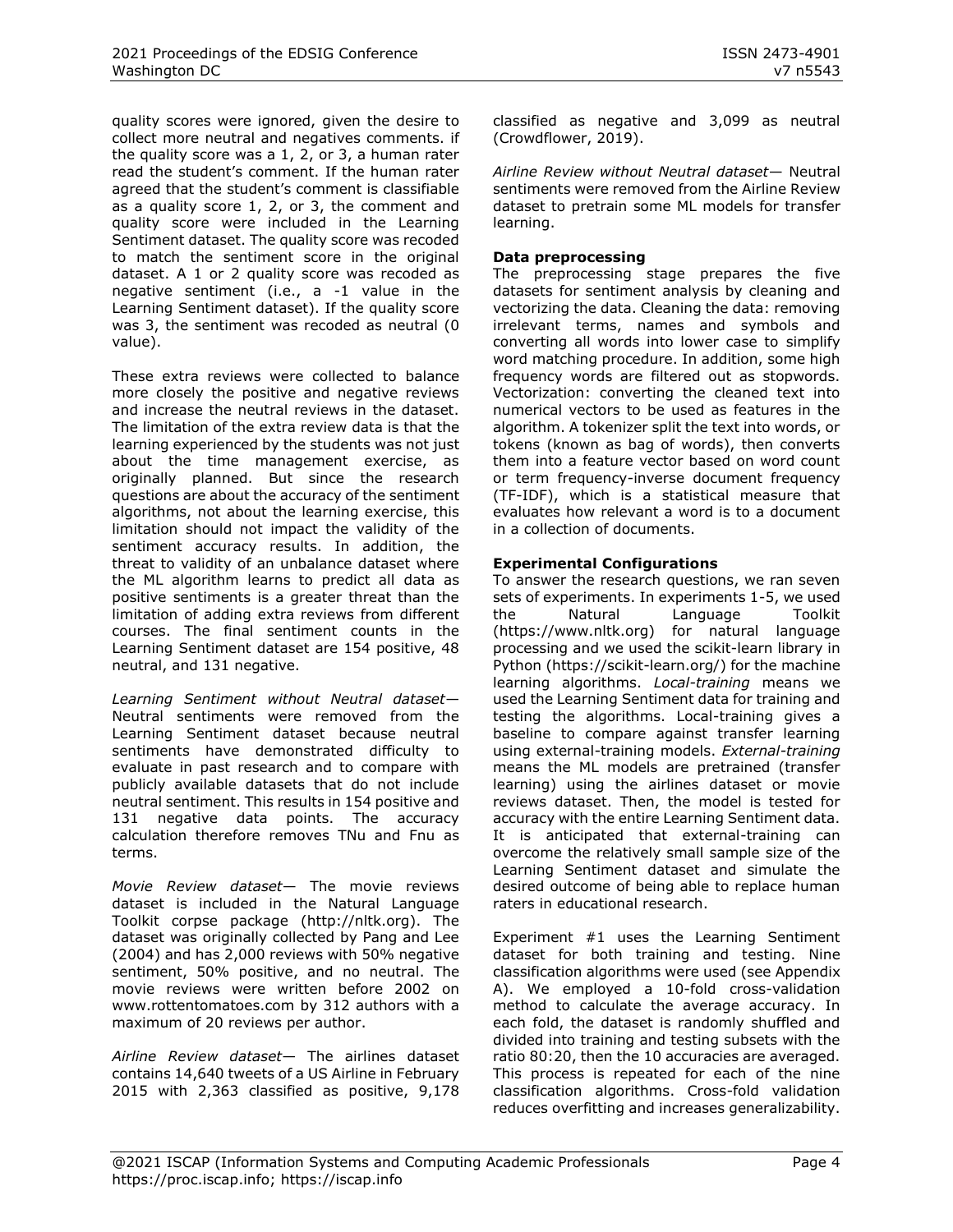Experiment #2 uses the Learning Sentiment without Neutral dataset and repeated the procedures of Experiment #1. Since most of the false positives and false negatives in Experiment #1 were due to the misclassification of the neutral sentiments, we decided to investigate the accuracies without neutral reviews. Even human raters can display lower inter-rater consistency when classifying neutral sentiments.

Experiment #3 uses the Movie Review dataset to pretrain the ML model. All 285 records in the Learning Sentiment without Neutral dataset are used for testing the accuracy of the ML model, since the Movie Review dataset does not have neutral sentiments.

Experiment #4 uses the Airlines Review dataset for pretraining the ML model. All 333 records in the Learning Sentiment dataset are used for testing accuracy because the Airlines Review dataset does include neutral sentiments.

Experiment #5 uses the Airline Review without Neutral dataset for pretraining the ML model. All 285 records in the Learning Sentiment without Neutral dataset are used for testing the accuracy of the ML model. This allows for comparison to Experiment #3 regarding transfer learning.

We included two more experiments (Exp#6 and Exp#7) that use rule-based modeling rather than ML, namely VADER and EmoLex. VADER returns a composite real score value between -1 and 1 for the sentiment of a given text with -1 for most negative, +1 for most positive, and around zero for neutral. We set a threshold for the neutral sentiments to be between -0.05 to +0.05. The EmoLex algorithm returns integer scores for positive and negative words in the text. We compare the two scores to determine the overall sentiment of the text. If the positive score is greater than the negative, then the final sentiment will be positive and vice versa. If both are similar or both are zero, the sentiment will be neutral.

Experiment #6 uses the rule-based VADER and EmoLex models to test the accuracy of sentiment detection on the Learning Sentiment dataset.

Experiment #7 uses the rule-based VADER and EmoLex models to test the accuracy of sentiment detection on the Learning Sentiment without Neutral dataset.

# **4. RESULTS**

Table 3 summarizes the highest accuracies of sentiment classification achieved in each experiment #1-7 and the algorithm that performed the best.

| Experiment #                              | Highest<br>Accuracy<br>$\frac{0}{0}$ | Highest<br>Performing<br>Algorithm                       |
|-------------------------------------------|--------------------------------------|----------------------------------------------------------|
| #1 Learning<br>Sentiment                  | 85.1                                 | Naive Bayes,<br>Random<br>Forest, Logistic<br>Regression |
| #2 Learning<br>Sentiment w/o<br>Neutral   | 98.3                                 | Naive Bayes                                              |
| #3 Movies<br>pretraining                  | 77.2                                 | Naive Bayes &<br>AdaBoost                                |
| #4 Airlines<br>pretraining                | 55.6                                 | Naive Bayes                                              |
| #5 Airlines<br>pretraining w/o<br>neutral | 61.4                                 | Naive Bayes                                              |
| #6 Learning<br>Sentiment*                 | 72.3                                 | <b>VADER</b>                                             |
| #7 Learning<br>Sentiment w/o<br>Neutral*  | 86.7                                 | <b>VADER</b>                                             |

Note. \* Experiments #6 and #7 use rule-based modeling: VADER and EmoLex.

The highest accuracies in experiments #1-5 are as follows: The naive bayes, random forest, and logistic regression ML algorithms had accuracies of 85% in Experiment #1 and up to 98% when neutral sentiments were removed in Experiment #2. Pretraining the ML model from movie reviews and validating the accuracy on the Learning Sentiment without Neutral dataset (Experiment #3) saw classification accuracies up to 77%. Pretraining the ML model using the Airlines database (with and without neutrals) performed worse. External training did not improve classification algorithms over the local training. Appendix A shows the accuracy results of experiments #1-5 for the nine ML algorithms considered.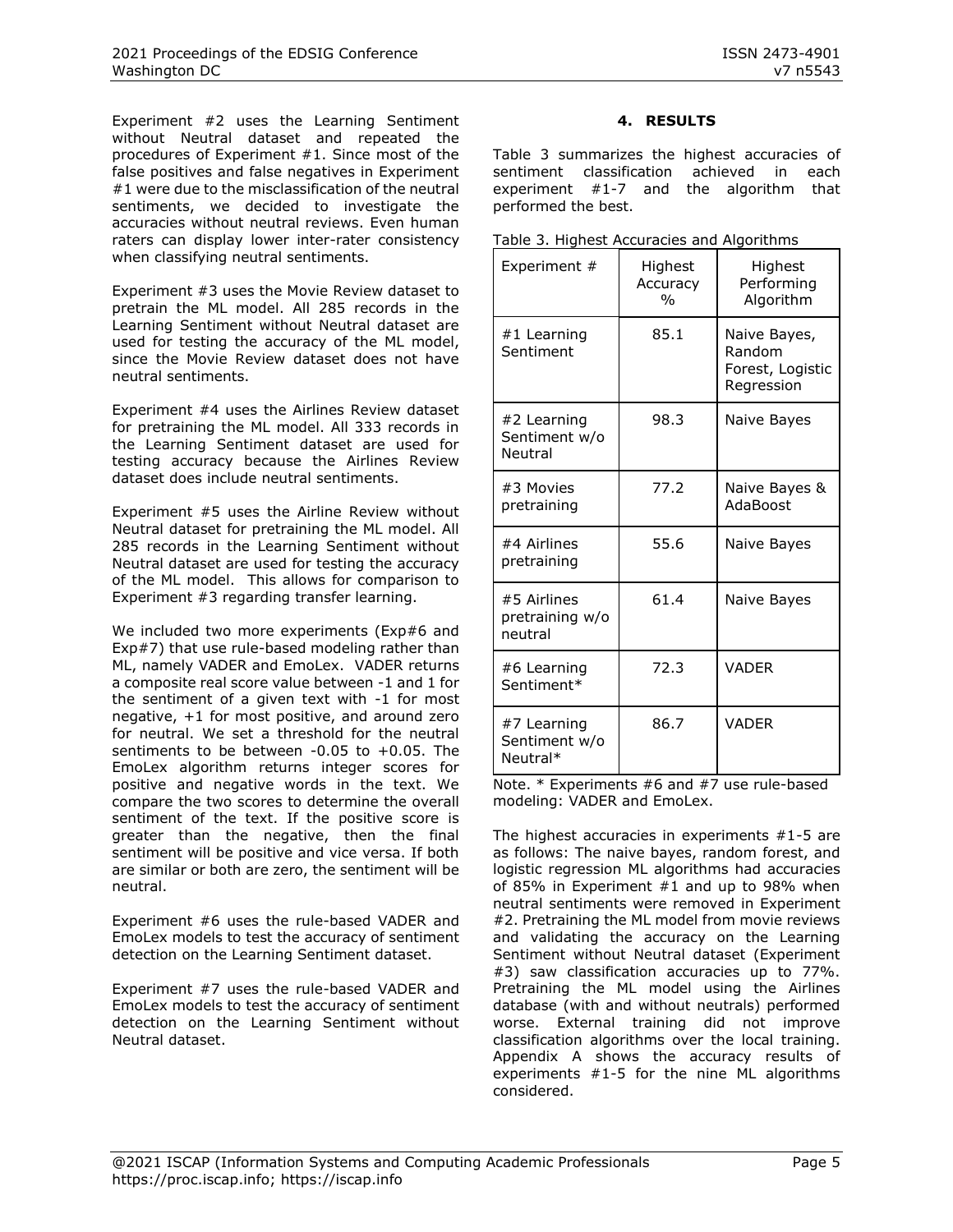Experiments #6 and #7 use rule-based modeling, specifically VADER and EmoLex. VADER achieved accuracy of 72.3% in experiment #6 and 86.7% in experiment #7. EmoLex achieved 55.0% in experiment #6 and 73.8% in experiment #7. Experiment #6 used the full Learning Sentiment dataset. Experiment #7 used the Learning Sentiment dataset with neutral sentiments removed.

## **5. DISCUSSION**

This study proposes using sentiment analyzing algorithms to evaluate sentiment in an educational context. Teachers could use sentiment analysis to quickly evaluate sentiment from student reviews after administering a learning exercise or from course evaluations. Researchers could save time and resources when evaluating an educational treatment for sentiment by replacing multiple human raters with a sentiment analyzing algorithm. Sentiment can be positive, negative, or neutral. Sentiment analysis has largely been used in product/service reviews, movie reviews, and politics. Can sentiment analysis perform accurately in an educational context?

The experimental configuration with the highest sentiment accuracy was Experiment #2, which used the Learning Sentiment without Neutral dataset for both training and testing. Accuracy of predicting positive and negative sentiment reached 98% using naive bayes. For predicting positive, negative, and neutral, the highest performing algorithms were in Experiment #1, which used the Learning Sentiment dataset for both training and testing. In this configuration, naive bayes, random forest, and logistic regression produced accuracies of 85%. These results show the potential of using sentiment analysis in education.

From these results we deduce that neutral sentiment is hard to detect. The observed lower accuracies in some experimental configurations was due to misclassification of the neutral sentiments. Our recommendation is that if a teacher or researcher wishes to apply sentiment analysis to an educational context, they are currently limited to only positive and negative sentiment, not neutral, at least until the neutraldetecting algorithms improve.

Another research question is whether or not sentiment analyzing algorithms perform accurately enough to replace human raters. The scenario is a researcher evaluating an educational treatment regarding the sentiment of the learner.

The Learner Sentiment dataset originally used three human raters to assess sentiment. Can an algorithm be used to replace the human raters? The requirement for success of this proposal is that the researcher should not use the target dataset to train the ML model, as in Experiments #1 and #2, because it would defeat the purpose of performing a sentiment analysis on unlabeled data and without human involvement. Experiments #3 through #7 tested this scenario. Experiments  $#3$ ,  $#4$ , and  $#5$  used ML models pretrained from movie reviews and airline reviews. Pretraining with those dataset offered tens of thousands of records to refine a sentiment model before applying the model to a target educational dataset. However, accuracy rates only rose to 77%. The sentiment models trained on the movie reviews and tested on the Learning Sentiment without Neutral dataset (Experiment #3) performed better than the models trained on the airline reviews dataset (Experiment #4 and #5).

We conclude that the movie review data is closer in characteristics to the educational dataset than the airline reviews dataset. The pretrained models became domain-dependent. The airlines dataset entries are short tweets while the movie reviews dataset entries were longer reviews. The vocabulary distribution across the opinions is different between the two datasets. Neither dataset is sufficient to offer a viable replacement to human raters. Data domain is very important for supervised ML sentiment analysis. Because sentiment domain-specific datasets are sparse in educational research, we opine that if ML algorithms are to be improved more educational datasets need to be collected and publicly available, following ethical guidelines for privacy. When a model was trained on educational data the ML algorithms perform as well as human raters at identifying positive and negative sentiment with the advantage of speed and automation.

Unsupervised algorithms, like VADER, are promising. In Experiments #6 and #7, pretraining the sentiment model was not required. One could take the VADER rule-based algorithm as is and evaluate a target dataset for sentiment. The VADER algorithm performed better than many of the supervised ML algorithms with 72% accuracy for the Learning Sentiment dataset with neutral sentiments included and 87% when the neutral sentiments were removed. Arguably, 87% is approaching accurate enough to be useful in an educational context. The VADER algorithm is useful for getting a quick and general (summarized) view or trend of students' opinions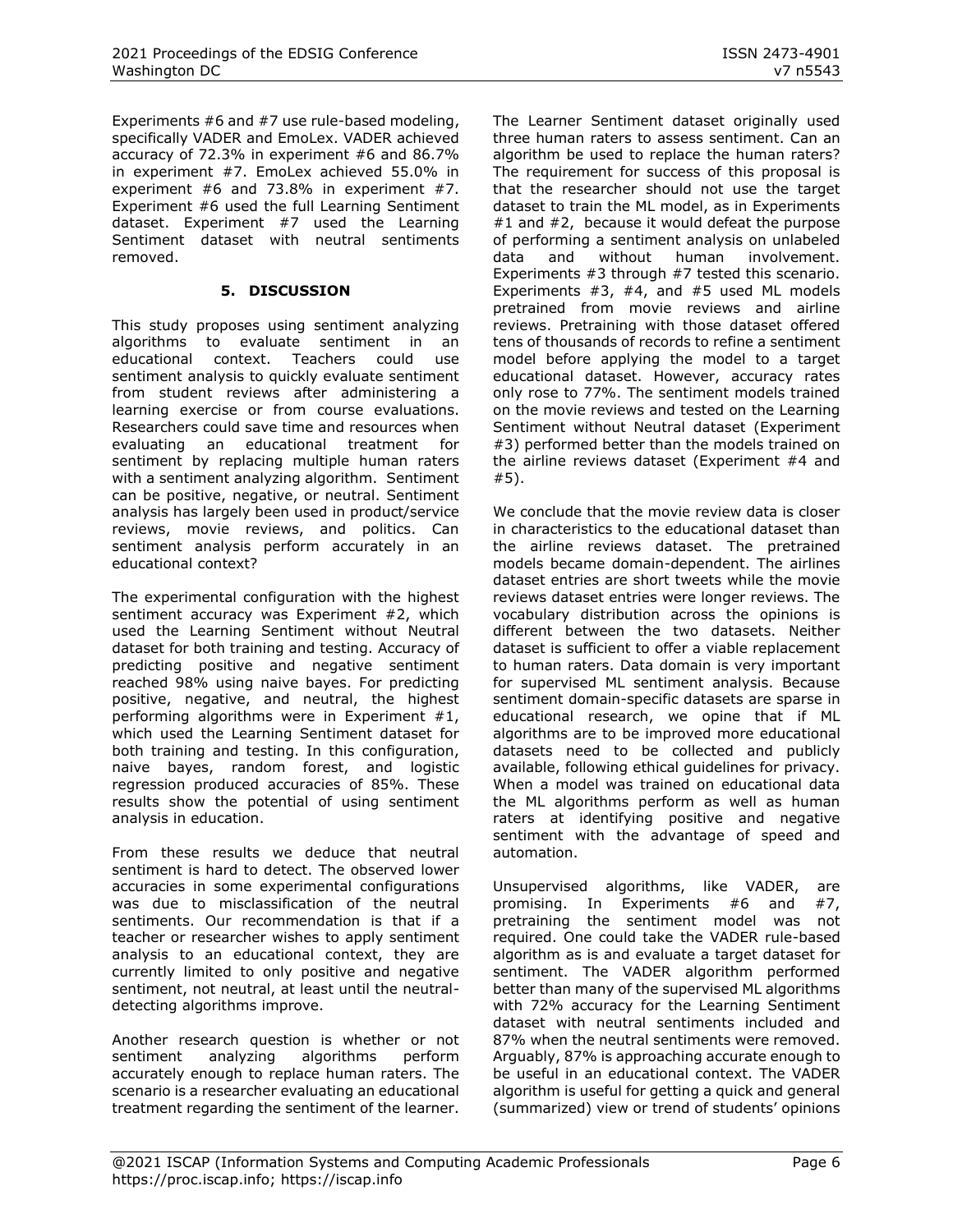about a topic without requiring human intervention, which could save resources and the instructor's time. One application of using VADER in the classroom is to have students text opinions about a lecture topic, e.g. business case, scenario, or argument position, and the VADER algorithm can instantly quantify how many students expressed a positive or negative opinion about the business case. The summary can be presented back to the students as part of the same lecture. Sentiment analysis could be applied to short-essay assignments or to analyze exam responses. Another application can be for administrators to identify struggling teachers and offer assistance after using an automated sentiment analysis with course reviews. With thousands of students' comments, reading all the comments may be fatiguing and ineffective, but an algorithm can identify positive and negative comments to focus an administrator's caring attention.

In conclusion, the highest accuracies came from domain-specific training of ML algorithms. Rulebased word-sentiment association algorithms show promise as their accuracies approach those of ML. Future research is needed to accurately identify neutral sentiments. The end goal is for teachers and researchers to have an accurate tool to quickly evaluate the sentiment of a student's learning experience.

#### **6. REFERENCES**

- Cambria, E., Poria, S., Gelbukh, A., & Thelwall, M. (2017). Sentiment analysis is a big suitcase. *IEEE Intelligent Systems*, *32*(6), 74–80. https://doi.org/10.1109/MIS.2017.4531228
- Crowdflower. (2019, October 15). *Twitter US Airline Sentiment: Analyze How Travelers in February 2015 Expressed Their Feelings on Twitter*. Twitter US Airline Sentiment. https://www.kaggle.com/crowdflower/twitter -airline-sentiment
- Grosan, C., & Abraham, A. (2011). Rule-Based Expert Systems. In C. Grosan & A. Abraham (Eds.), *Intelligent Systems: A Modern Approach* (pp. 149–185). Springer. https://doi.org/10.1007/978-3-642-21004- 4\_7
- Hossin, M., & Sulainman, M. N. (2015). A Review on Evaluation Metrics for Data Classification Evaluations. *International Journal of Data Mining & Knowledge Management Process*,

*5*(2). https://doi.org/: 10.5121/ijdkp.2015.5201

- Humpherys, S. L., & Lazrig, I. (2021). Effects of Teaching and Practice of Time Management Skills on Academic Performance in Computer Information Systems Courses. *Information Systems Education Journal*, *19*(2), 45–51.
- Munezero, M., Montero, C. S., Mozgovoy, M., & Sutinen, E. (2013). Exploiting sentiment analysis to track emotions in students' learning diaries. *Proceedings of the 13th Koli Calling International Conference on Computing Education Research*, 145–152. https://doi.org/10.1145/2526968.2526984
- Pang, B., & Lee, L. (2004). A sentimental education: Sentiment analysis using subjectivity summarization based on minimum cuts. *Proceedings of the 42nd Annual Meeting on Association for Computational Linguistics*, 271-es. https://doi.org/10.3115/1218955.1218990
- Rani, S., & Kumar, P. (2017). A Sentiment Analysis System to Improve Teaching and Learning. *Computer*, *50*(5), 36–43. https://doi.org/10.1109/MC.2017.133
- Saif, M. (2021). *NRC Word-Emotion Association Lexicon*. http://saifmohammad.com/WebPages/NRC-Emotion-Lexicon.htm
- Tang, D., Qin, B., & Liu, T. (2015). Deep learning for sentiment analysis: Successful approaches and future challenges. *WIREs Data Mining and Knowledge Discovery*, *5*(6), 292–303. https://doi.org/10.1002/widm.1171
- Yang, Q., Zhang, Y., Dai, W., & Pan, S. J. (2020). *Transfer Learning*. Cambridge University Press. 978-1-108-86008-6
- Yue, L., Chen, W., Li, X., Zuo, W., & Yin, M. (2019). A Survey of Sentiment Analysis in Social Media. *Knowledge and Information Systems*, *60*(2), 617–663. https://doi.org/10.1007/s10115-018-1236-4
- Zhang, L., Wang, S., & Liu, B. (2018). Deep learning for sentiment analysis: A survey. *WIREs Data Mining and Knowledge Discovery*, *8*(4), e1253. https://doi.org/10.1002/widm.1253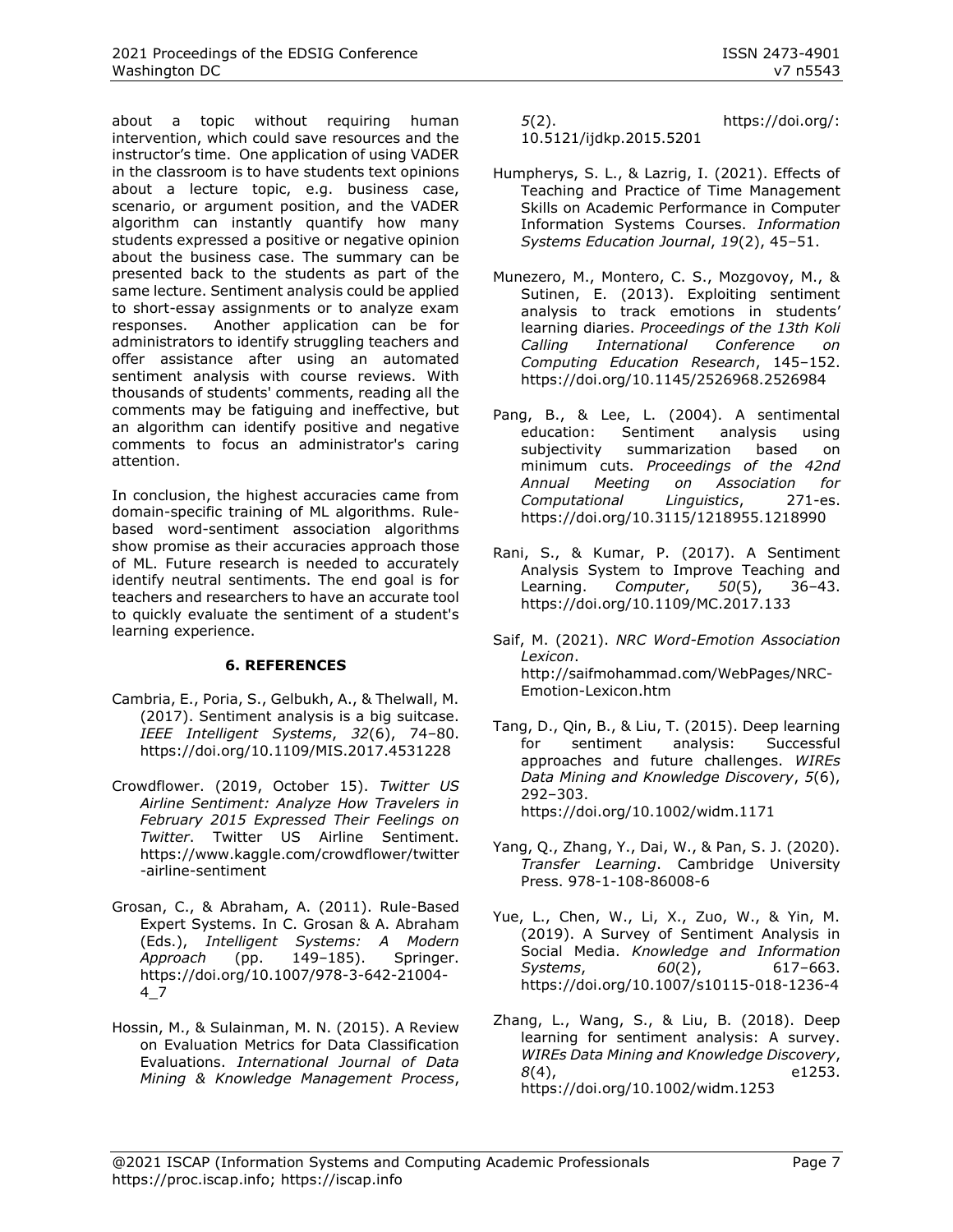Zhuang, F., Qi, Z., Duan, K., Xi, D., Zhu, Y., Zhu, H., Xiong, H., & He, Q. (2021). A Comprehensive Survey on Transfer Learning. *Proceedings of the IEEE*, *109*(1), 43–76. https://doi.org/10.1109/JPROC.2020.30045 55